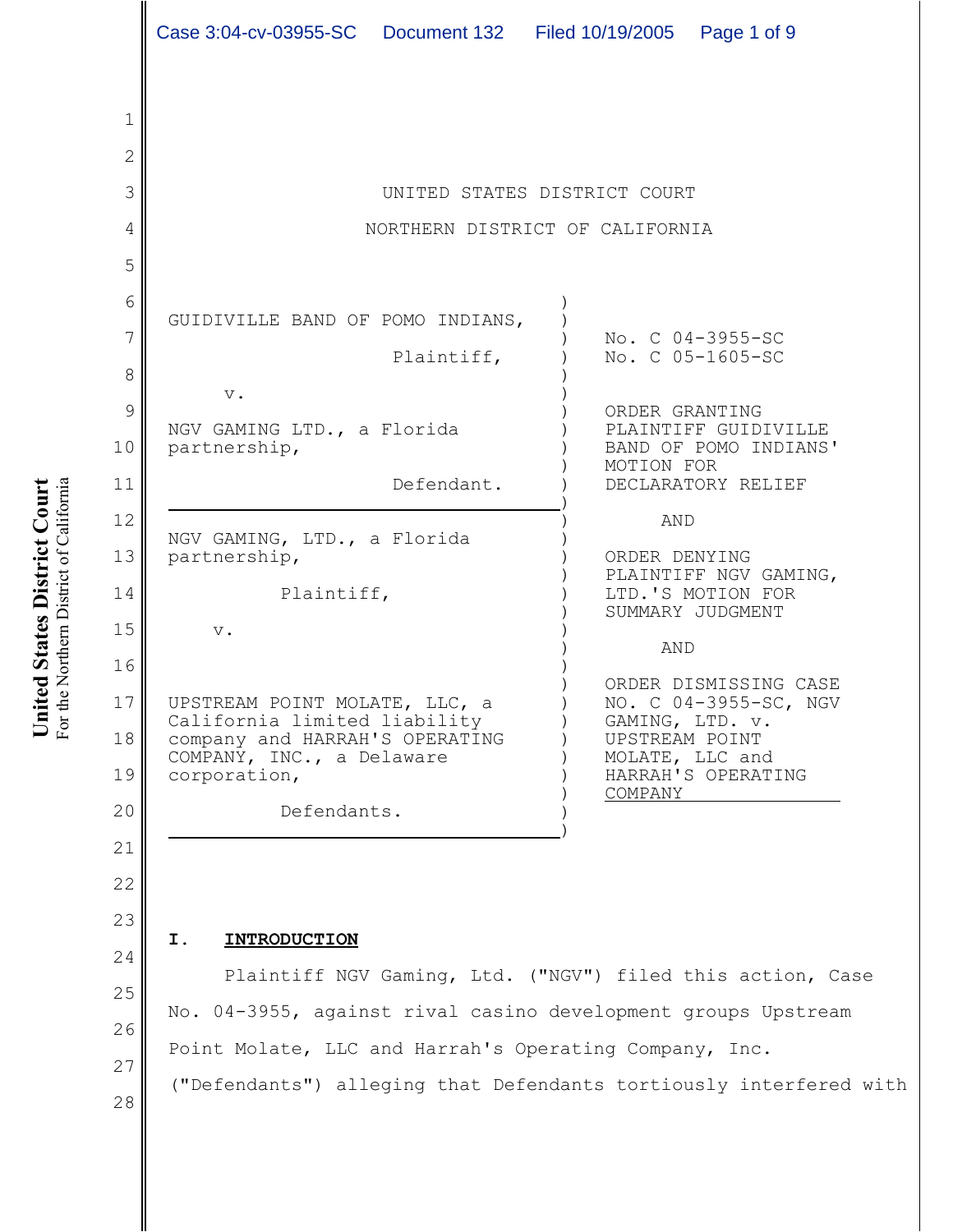2 NGV's contract with the Guidiville Band of Pomo Indians ("the Tribe").

The Tribe filed Case No. 05-01605 seeking declaratory and injunctive relief against NGV on the grounds that the underlying contracts are invalid. The two cases were consolidated.

The Tribe now moves for declaratory relief. Specifically, the Tribe asks the Court to issue an order declaring the Agreements to be invalid. NGV now moves for summary judgment.<sup>1</sup>

For the reasons set forth below, the Court hereby GRANTS the Tribe's motion for declaratory relief and DENIES NGV's motion for summary judgment and DISMISSES Case No. 04-3955.

#### **II. LEGAL STANDARD**

The burden of proving the requirements for declaratory relief - i.e., the existence of a dispute on a matter within federal court subject matter jurisdiction - rests on the party seeking declaratory relief. State of Texas v. West Publishing Co., 882 F.2d 171, 175 (5th Cir. 1989).

19 20 21 22 The burden of proof as to the substantive right involved rests on whichever party holds the coercive claim - the true plaintiff. See Sanchez-Martinez v. I.N.S., 714 F.2d 72 (9th Cir. 1983).

- 23 //
- 24

1

3

4

5

6

7

8

9

10

11

12

13

14

15

16

17

18

<sup>25</sup> 26 27  $1$  The Court has reviewed the surreply filed by NGV. The Court finds that NGV has submitted evidence concerning issues of fact. Because the Court bases its decision on an issue of law, it finds it unnecessary to address the contentions contained in the surreply.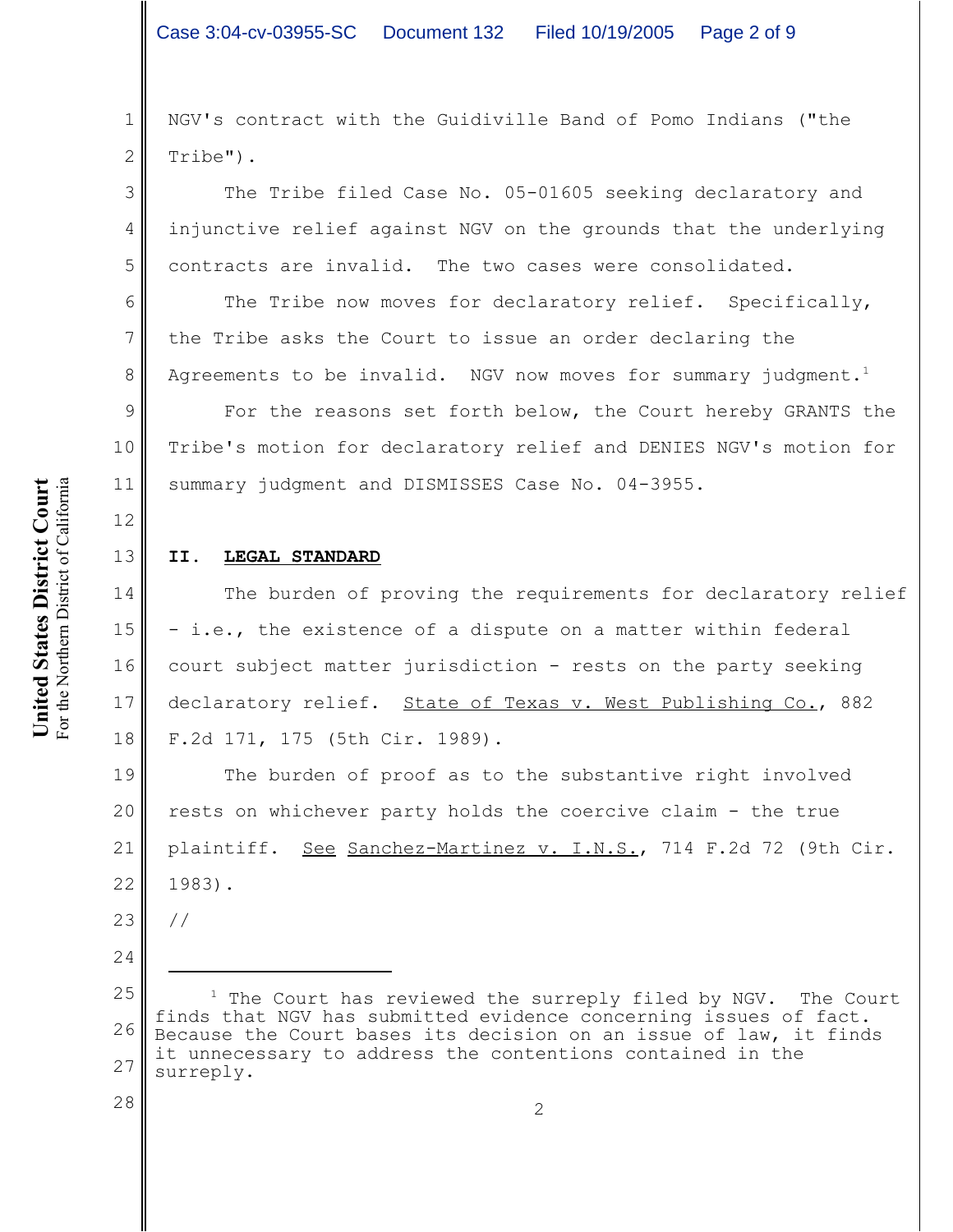#### **III. BACKGROUND**

1

2

3

4

5

6

7

8

9

10

11

12

13

14

On July 3, 2002, the Guidiville Band of Pomo Indians entered into a series of contracts (the "Transaction Agreements" or the "Agreements") with F.E.G.V. Corporation to develop and construct a proposed gaming facility on restored trust land in Northern California. Plaintiff NGV's Memorandum in Support of Opposition to Motion for Summary Judgment at 3 ("Pl. NGV's Mem."). NGV is the assignee of these contracts.  $\underline{Id}$ . The Transaction Agreements consist of the Development Agreement and Personal Property Lease ("Lease") and a Cash Management Agreement ("CMA"). Id. NGV was obligated under the Transaction Agreements to assist the Tribe in identifying and purchasing land in order to establish the trust land base on which the gaming facility would eventually be built. Id.

15 16 17 18 19 20 21 In January of 2004, Defendants began negotiating to purchase 354 acres of land from an outside entity for the purpose of building a gaming facility.  $Id.$  at 4. According to NGV, Defendants were aware of the existing contracts between NGV and the Tribe, yet intended to put these lands into trust for the Tribe and build a gaming facility for the Tribe to operate. Id. at 4-5.

22 23 24 25 26 27 On August 2, 2004, the Tribe sent a letter to NGV in which it attempted to "rescind" the Transaction Agreements with NGV.  $Id$ . at 6. NGV maintains that the reasons given for the rescission were "entirely pretextual" and that the Tribe was induced to terminate its agreements with NGV as a result of Defendants' interference. Id. at 6.

 $\begin{array}{|c|c|c|c|c|}\n\hline\n28 & 3 \\
\hline\n\end{array}$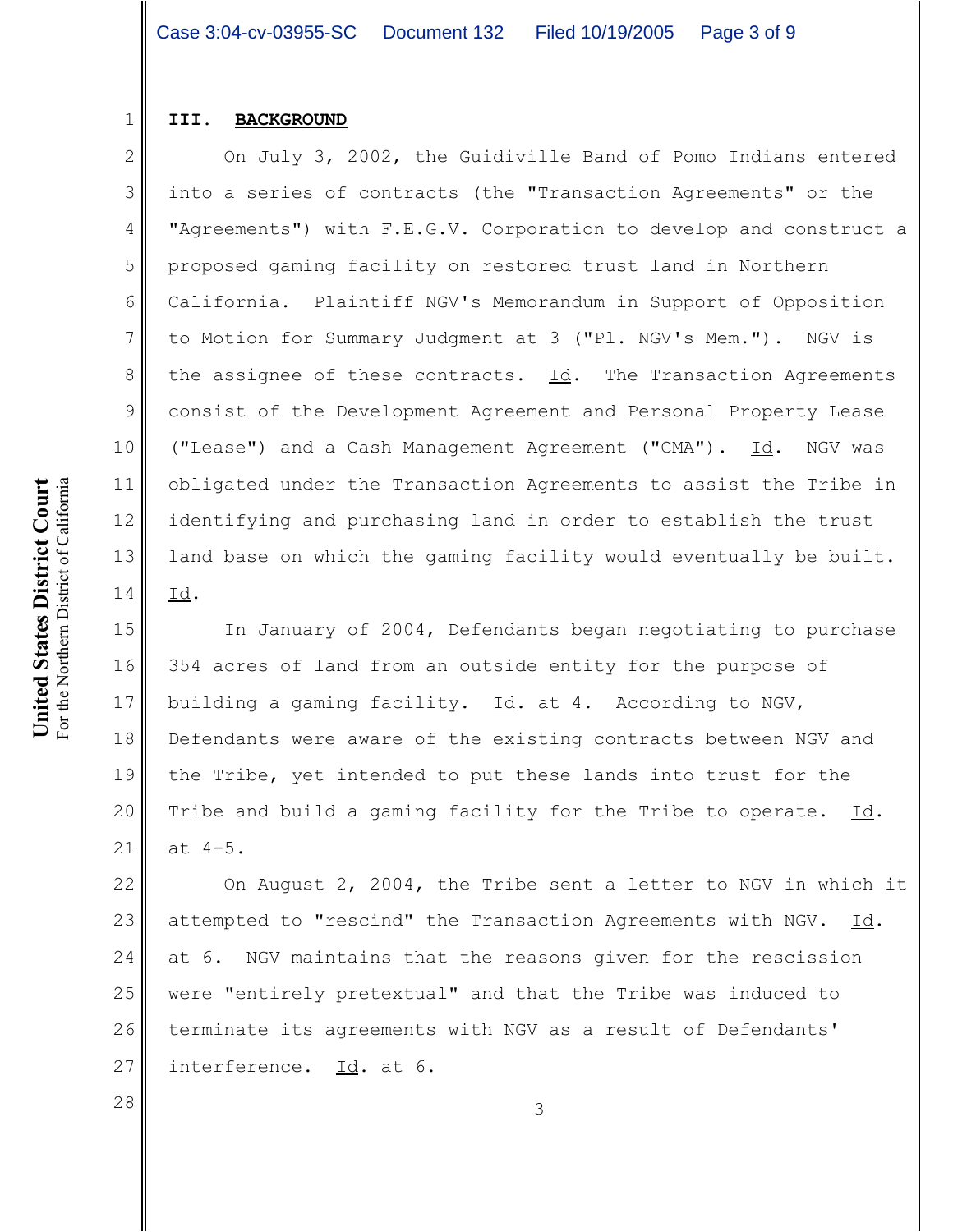After termination of the contract, NGV filed its case, No. 04-3955, against Defendants, alleging tortious interference with a valid contract. Defendants filed a motion to dismiss NGV's complaint on the grounds that NGV failed to state a claim upon which relief can be granted. The Court denied this motion and granted the Tribe's motion to participate as an amicus curiae.

The Tribe filed Case No. 05-1605, seeking declaratory and injunctive relief. Defendants filed a motion for summary judgment in Case No. 04-3955.

**IV. DISCUSSION**

# Under the standard cited above, the Court finds that the Tribe, as the declaratory relief plaintiff, has established the existence of a dispute on a matter within federal court subject matter jurisdiction.

16 17 18 19 20 The Court further finds, under the above-stated standard, that NGV is the true plaintiff because it is trying to establish that the contracts are valid, therefore it possesses the "coercive" claim. Therefore, the Court's order will address NGV's contentions.

21 22 23 24 NGV contends that the Agreements are valid because 25 U.S.C. § 81 does not apply to the Agreements and the Agreements do not implicate or otherwise encumber Indian trust lands. Pl. NGV's Mem. at 9-10.

25 26 27 Under California law, the elements of a cause of action for intentional interference with contract are 1) a valid contract between plaintiff and a third party; 2) defendants' knowledge of

1

2

3

4

5

6

7

8

9

10

11

12

13

14

15

 $\begin{array}{|c|c|c|c|c|}\n 28 & & & 4 \\
 \hline\n & 4 & & & \\
 \hline\n\end{array}$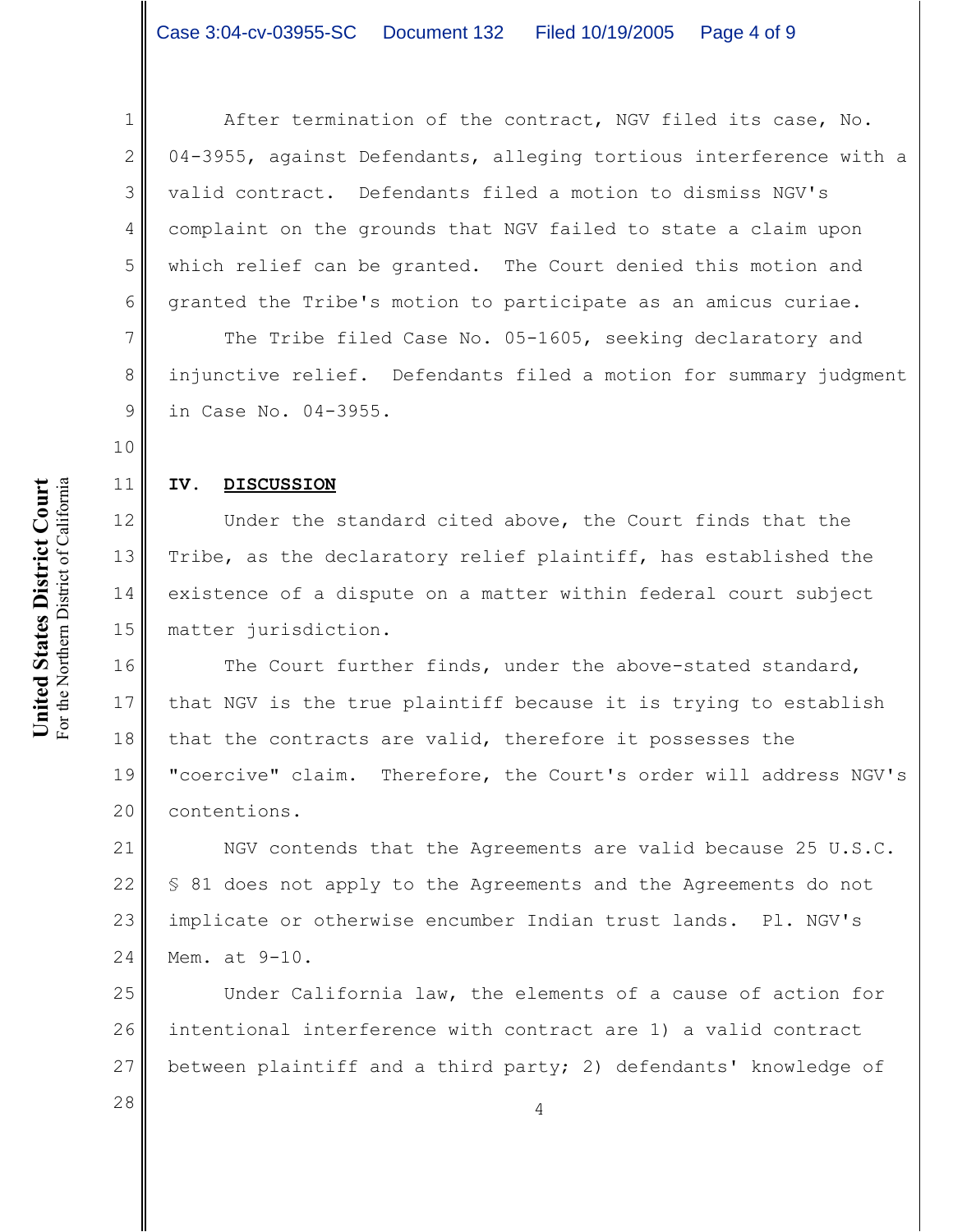## Case 3:04-cv-03955-SC Document 132 Filed 10/19/2005 Page 5 of 9

the contract; 3) defendants' intentional acts designed to induce a breach or disruption of the contractual relationship; 4) actual breach or disruption of the contractual relationship; and 5) resulting damage. See Tuchsher Development Enterprises Inc. v. San Diego Unified Port District, 106 Cal.App.4th 1219 (2003).

### Validity of the Transaction Agreements Under 25 U.S.C. § 81

NGV contends that because no lands were acquired and transferred into trust, it is not necessary to obtain regulatory approval of the Agreements by the Secretary of the Interior, or his designee, pursuant to 25 U.S.C. \$ 81(b)(2000). Pl. NGV's Mem. at 9-10.

That section of the statute provides:

No agreement or contract with an Indian tribe that encumbers Indian lands for a period of 7 or more years shall be valid unless that agreement or contract bears the approval of the Secretary of the Interior or a designee of the Secretary.

25 U.S.C. § 81(b). Regulations governing this section declare that a "contract or agreement that requires Secretarial approval under this part is not valid until the Secretary approves it." 25 C.F.R. § 84.007.

Apart from the fact that the land had not been acquired and converted into Indian trust land, the Agreement appears to fall squarely under the scope of Section 81. No one disputes that the to-be-acquired lands were to be converted into Indian trust lands. No one disputes that the term was in excess of seven years.

NGV does not concede, however, that the unacquired lands

United States District Court For the Northern District of California **United States District Court** For the Northern District of California 1

2

3

4

5

6

7

8

9

10

11

12

13

14

15

16

17

18

19

20

21

22

23

24

25

26

27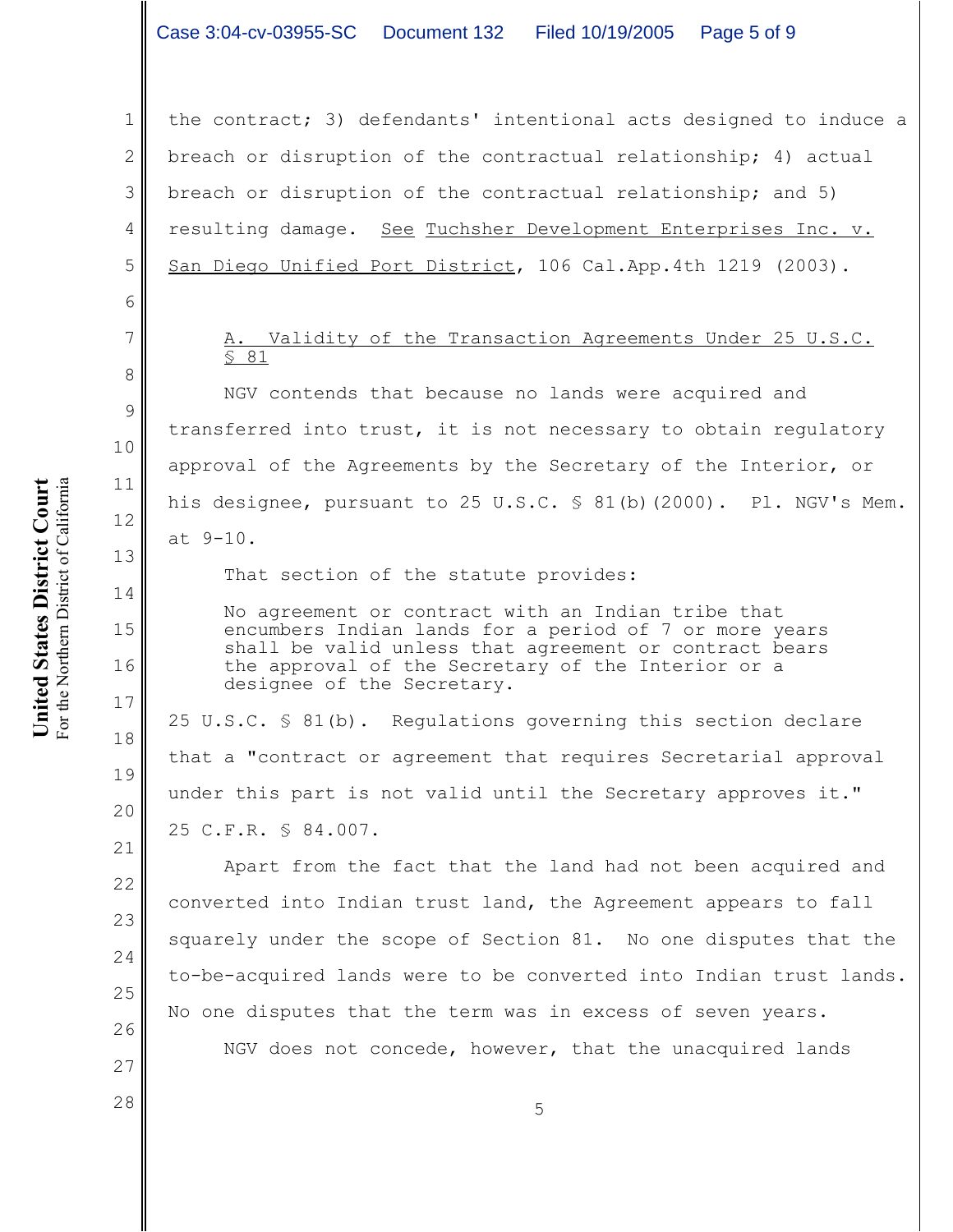## Case 3:04-cv-03955-SC Document 132 Filed 10/19/2005 Page 6 of 9

1 2 3 4 5 6 8 9 10 11 12 13 14 15 16 would have been "encumbered" under Section 81. Pl. NGV's Mem. at 10. The Court, however, finds that the Agreements do encumber Indian trust lands within the meaning of the statute and the appropriate regulations. Under 25 C.F.R. § 84.002, "encumber" means to "attach a claim, lien, right of entry or liability to real property." The Agreements declare that the Tribe, so long as base rent for the gaming facility is payable $^2$ , will not "[s]ell, dispose of, lease, assign, sublet, transfer, mortgage or encumber (whether voluntarily or by operation of law) all or any part of its right or interest in or to the Trust Lands" without the prior written consent of NGV. Declaration of Amy Wilkins ("Wilkins's Dec.), Ex. B at 26. Also, the Agreements grant NGV, its agents, employees, and independent contractors a right of entry, providing them with "complete and unrestricted access to the Indian trust lands for purposes of developing, installing and constructing the Structure."<sup>3</sup> Id. at 9.

17 18 19 20 21 NGV hangs its case on the fact that the lands had not yet been acquired, therefore rendering Secretarial approval unnecessary to a finding that a valid contract existed. Pl. NGV's Mem. at 12. The Court does not find this contention convincing. Rather, the Court finds that Secretarial approval is a bar to the

7

22

28

<sup>23</sup> 24  $2$  That is, after the unacquired lands have been acquired, transferred into trust status, and the gaming facility has been built.

<sup>25</sup> 26 27 <sup>3</sup> The Master Definitions List attached to the Agreements defines "Structure" as the "buildings and improvements constructed and installed on the Trust Lands on which the Tribe operates the Facility." Wilkins's Dec., Ex. D. at 3. "Facility" is defined as the "Structure, equipped and ready for the Tribe to conduct Gaming for the public." Id. at 6.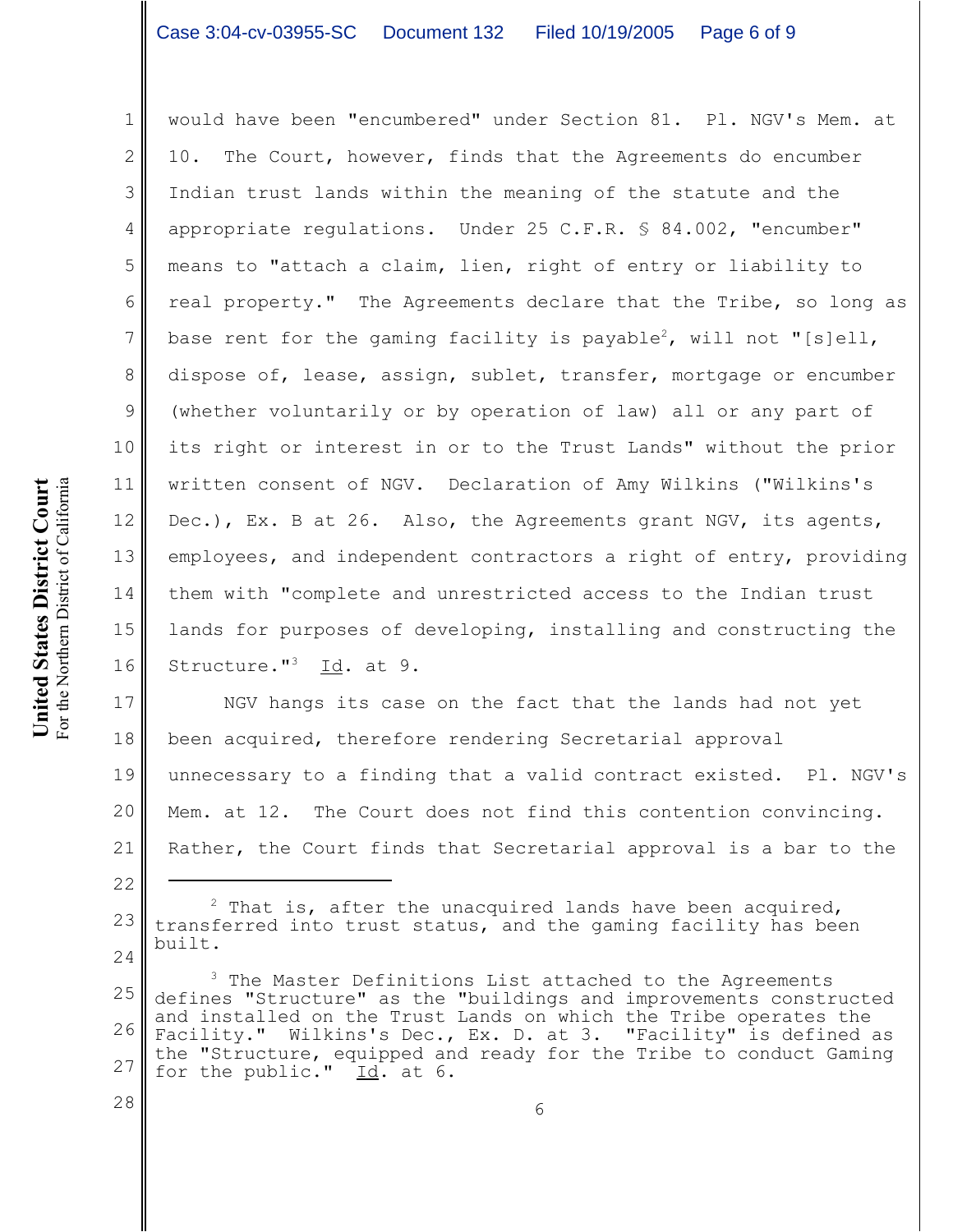1 2 3 4 5 6 7 8 9 10 11 12 13 14 15 16 17 18 19 20 21 22 23 24 25 26 27 28 4 Before 2000, § 81 declared that contracts "relating" to Indian trust land were "null and void" without BIA approval. 25 U.S.C. § 81 (1982). One reason Congress amended the statute is that parties disputed - and heavily litigated - the meaning of "relating to Indian lands" for many years. The Senate report on the 2000 amended version of Section 81 stated that Section 81 "will only apply to those transactions where the contract between the tribe and a third party could allow that party to exercise exclusive or nearly exclusive proprietary control over Indian lands." See Catskill Development, L.L.C., v. Park Place Entertainment Corporation, 144 F.Supp.2d 215, 223 (S.D.N.Y. 2001). 7 formation of a valid contract or agreement. See A.K. Management Company v. The San Manuel Bank of Mission Indians, 789 F.2d. 785, 789 (9th Cir. 1986). Therefore, the Agreements are invalid as a matter of law. Ninth Circuit case law is clear on this issue. The Court of Appeals wrote: [I]t is doubtful that general contract principals apply to an agreement subject to 25 U.S.C. § 81 (1982). Section 81 explicitly provides that a contract is "null and void" without written approval from the BIA [Bureau of Indian Affairs]. Therefore it is logical to conclude that an agreement without BIA approval must be null and void in its entirety. No part of it may be enforced or relied upon unless and until BIA approval is given. BIA approval is an absolute prerequisite to the enforceability of the contract. To give piecemeal effect to a contract...would hobble the statute. Id. Though this decision concerned Section 81 before it was amended in 2000 and dealt with a dispute over lands then held in trust for an Indian tribe, the Court's interpretation of congressional intent is clear: contracts that encumber Indian trust lands in excess of seven years are invalid unless and until BIA approval is given. $4\,$  To enforce the Agreements piecemeal, as NGV urges the Court to do, would hobble the statute and go against Case 3:04-cv-03955-SC Document 132 Filed 10/19/2005 Page 7 of 9

United States District Court For the Northern District of California For the Northern District of California **United States District Court**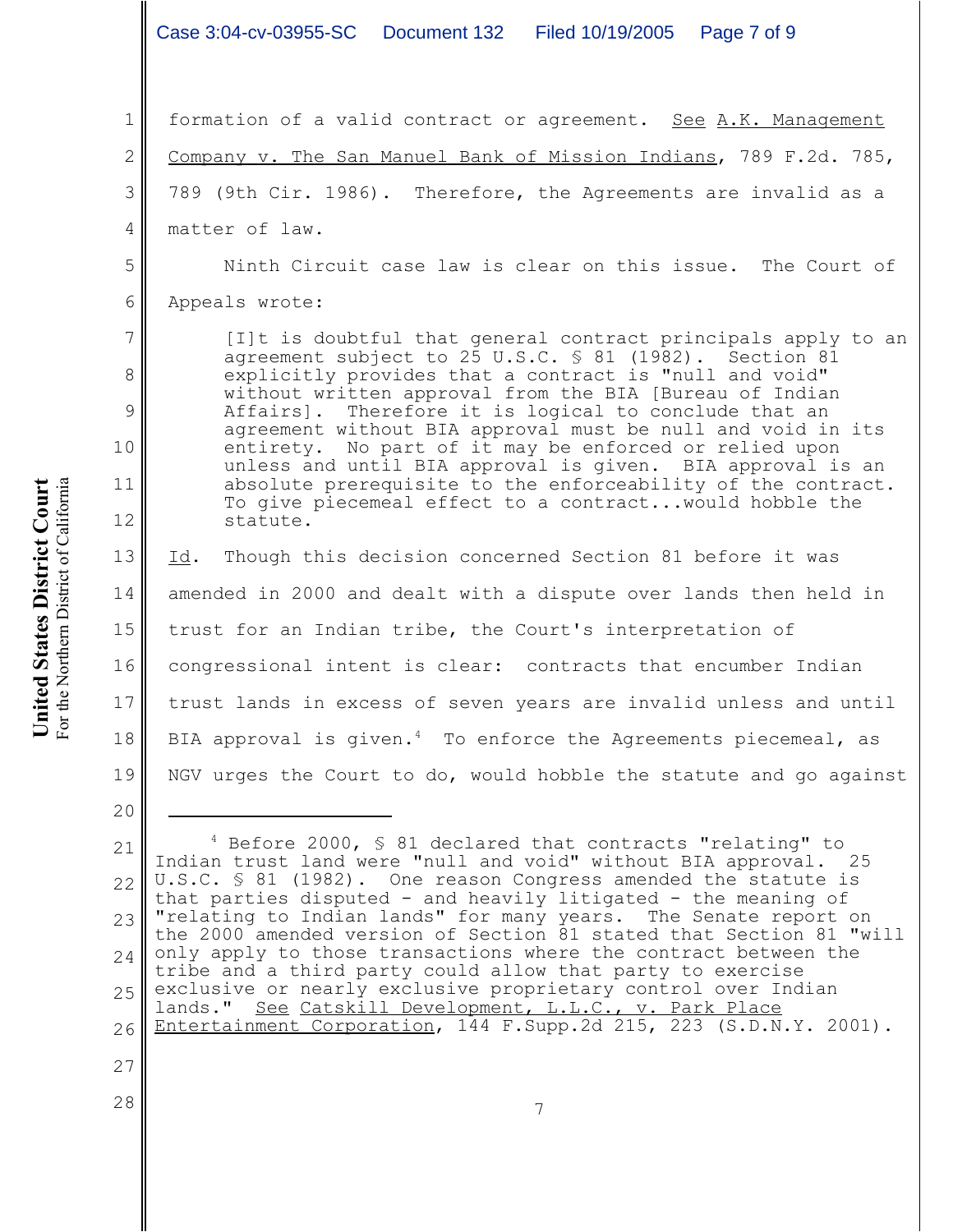the protective intentions of Congress.

The federal government's longstanding policy of regulating Indian land transactions supports this reading of the applicability of the statute. $5$  The United States Supreme Court has stated that federal statutes relating to Indian tribes must be "construed liberally in favor of the Indians." Montana v. Blackfeet Tribe of Indians, 471 U.S. 759, 766 (1985). Furthermore, Section 81 notifies all parties that any contract encumbering trust lands for seven years or more is invalid without BIA approval. The Agreement, by its own terms, recognizes the need to satisfy this requirement. Wilkins's Dec., Ex. B at 16.

Accordingly, the Court finds that the Agreements are invalid as a matter of law. Because the Agreements are invalid, NGV's claim for tortious interference with a valid contract cannot stand.

#### **V. CONCLUSIONS FOR CASE NO. C-04-3955 AND CASE NO. C-05-1605**

For the foregoing reasons, the Tribe's motion for declaratory relief in Case No. C-05-1605 is GRANTED. Because the granting of the Tribe's motion decides the central issue on which NGV's motion and case are based, NGV's motion for summary judgment is DENIED, and its case, C-04-3955, is hereby DISMISSED.

//

26 27 28 5 A contract forming the base for a claim of tortious interference should not be "opposed to public policy, so that the law will not aid in upholding it." W. Page Keeton et al., Prosser and Keaton on Torts Section 129 at 995 (5th ed. 1984).

1

2

3

4

5

6

7

8

9

10

11

12

13

14

15

16

17

18

19

20

21

22

23

<sup>24</sup> //